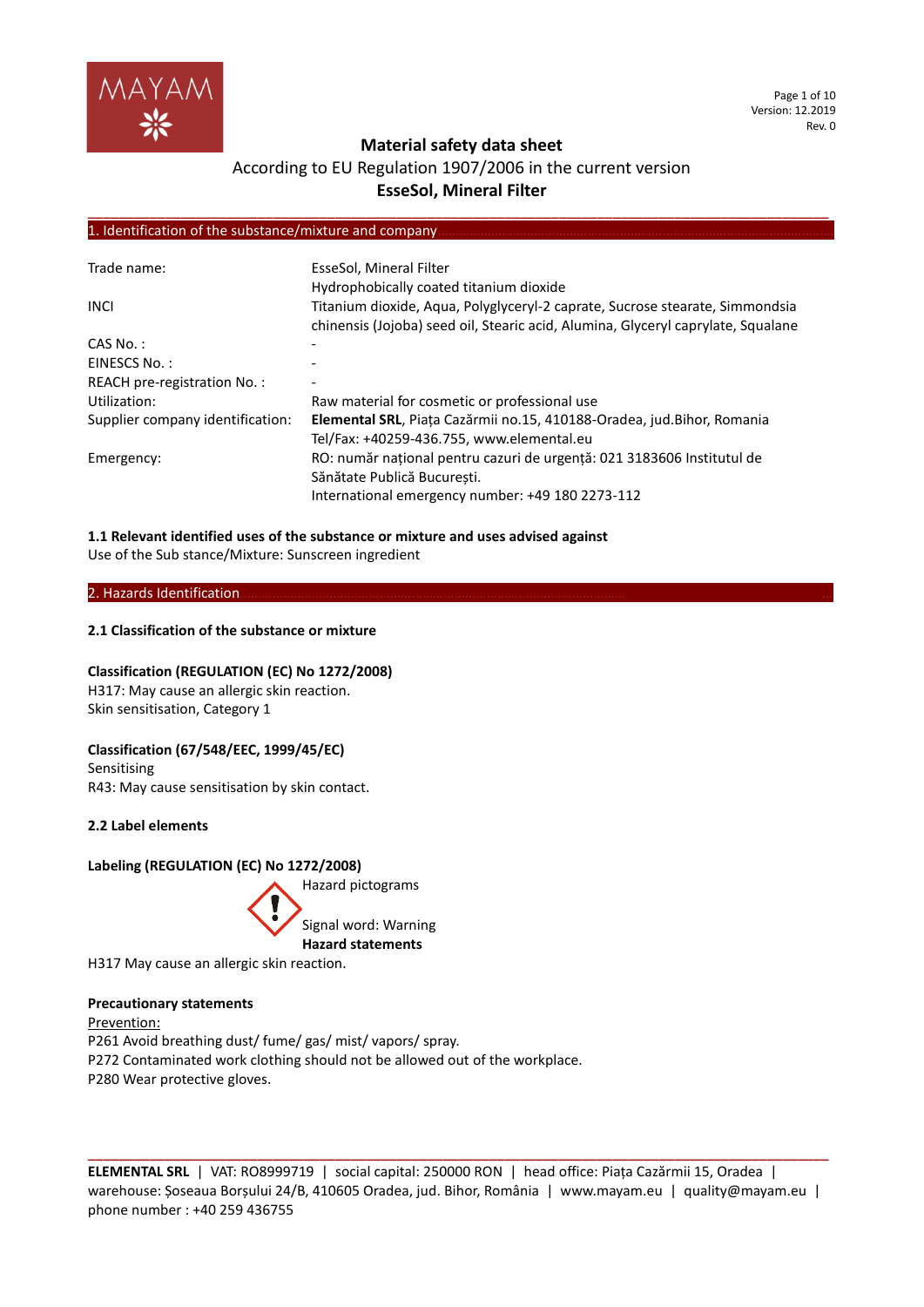

Page 2 of 10 Version: 12.2019 Rev. 0

## **Material safety data sheet**

## According to EU Regulation 1907/2006 in the current version **EsseSol, Mineral Filter**

**\_\_\_\_\_\_\_\_\_\_\_\_\_\_\_\_\_\_\_\_\_\_\_\_\_\_\_\_\_\_\_\_\_\_\_\_\_\_\_\_\_\_\_\_\_\_\_\_\_\_\_\_\_\_\_\_\_\_\_\_\_\_\_\_\_\_\_\_\_\_\_\_\_\_\_\_\_\_\_\_\_\_\_\_\_\_\_\_\_\_\_\_\_\_\_\_**

## Response:

P333 + P313 If skin irritation or rash occurs: Get medical advice/ attention. P362 + P364 Take off contaminated clothing and wash it before reuse. Disposal:

P501 Dispose of contents/ container to an approved waste disposal plant.

Hazardous components which must be listed on the label: Polyglyceryl-2 Caprate

## **2.3 Other hazards**

This substance/mixture contains no components considered to be either persistent, bioaccumulative and toxic (PBT), or very persistent and very bioaccumulative (vPvB) at levels of 0.1% or higher.

May irritate eyes.

May irritate skin.

Ingestion may cause irritation to mucous membranes. May cause irritation of respiratory tract.

## 3. Declaration of ingredients.

## **3.1 Substances**

Not applicable

## **3.2 Mixtures**

## **Hazardous components**

| <b>Chemical Name</b>   | CAS-No.<br>EC-No.<br>Registration<br>number | <b>Classification</b><br>(67/548/EEC) | <b>Classification</b><br>(REGULATION (EC) No 1272/2008) | Concentration<br>(%) |
|------------------------|---------------------------------------------|---------------------------------------|---------------------------------------------------------|----------------------|
| Polyglyceryl-2 Caprate | 74504-65-7                                  | Xi; R36/38-R43                        | 2; H315<br>2; H319<br>Skin Sens. 1; H317                | $>= 5 - < 10$        |

For explanation of abbreviations see section 16.

#### 4. First aid measures………………………………………………………………………………………… ………

#### **4.1 Description of first aid measures**

**If inhaled:** If breathed in, move person into fresh air. If symptoms persist, call a physician.

**In case of skin contact:** Wash off with soap and plenty of water. If symptoms persist, call a physician.

**In case of eye contact:** Immediately flush eye(s) with plenty of water. If eye irritation persists, consult a specialist.

**If swallowed:** If symptoms persist, call a physician.

**ELEMENTAL SRL** | VAT: RO8999719 | social capital: 250000 RON | head office: Piața Cazărmii 15, Oradea | warehouse: Șoseaua Borșului 24/B, 410605 Oradea, jud. Bihor, România | www.mayam.eu | quality@mayam.eu | phone number : +40 259 436755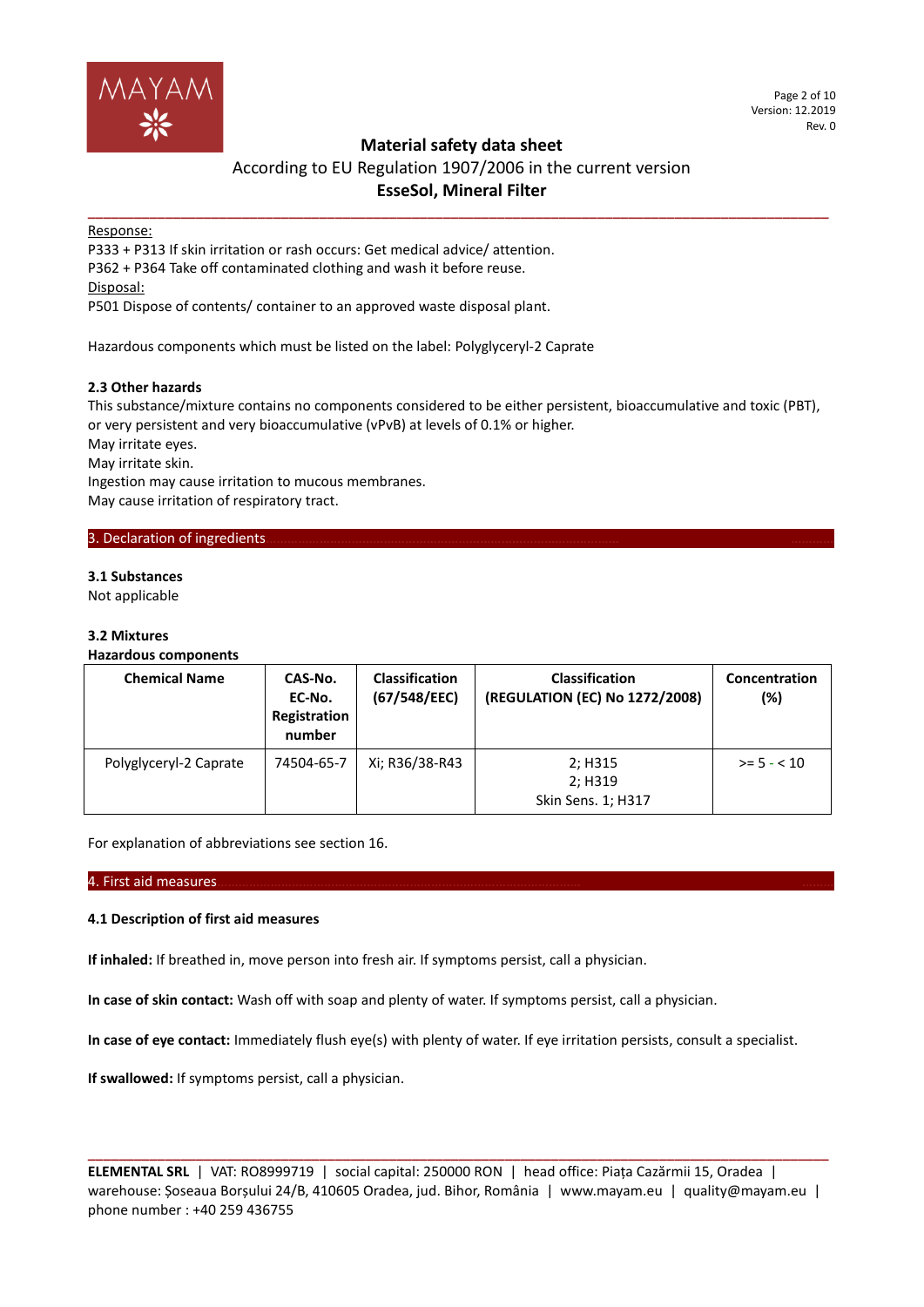

## **Material safety data sheet**

## According to EU Regulation 1907/2006 in the current version **EsseSol, Mineral Filter**

**\_\_\_\_\_\_\_\_\_\_\_\_\_\_\_\_\_\_\_\_\_\_\_\_\_\_\_\_\_\_\_\_\_\_\_\_\_\_\_\_\_\_\_\_\_\_\_\_\_\_\_\_\_\_\_\_\_\_\_\_\_\_\_\_\_\_\_\_\_\_\_\_\_\_\_\_\_\_\_\_\_\_\_\_\_\_\_\_\_\_\_\_\_\_\_\_**

**4.2 Most important symptoms and effects, both acute and delayed** Symptoms: None known.

## **4.3 Indication of any immediate medical attention and special treatment needed**

Treatment: None known.

## 5. Fire fighting measures.

## **5.1 Extinguishing media**

Suitable extinguishing media: Use extinguishing measures that are appropriate to local circumstances and the surrounding environment. Use water spray, alcohol-resistant foam, dry chemical or carbon dioxide. Unsuitable extinguishing media: High volume water jet

## **5.2 Special hazards arising from the substance or mixture**

Specific hazards during fire fighting: Do not use a solid water stream as it may scatter and spread fire. Do not allow run-off from fire fighting to enter drains or water courses.

## **5.3 Advice for firefighters**

Special protective equipment for firefighters: In the event of fire, wear self-contained breathing apparatus. Further information: Standard procedure for chemical fires. Use water spray to cool unopened containers.

## 6. Accidental release measures.

## **6.1 Personal precautions, protective equipment and emergency procedures**

Personal precautions: Use personal protective equipment. Ensure adequate ventilation.

#### **6.2 Environmental precautions**

Environmental precautions: Prevent product from entering drains.

## **6.3 Methods and material for containment and cleaning up**

Methods for cleaning up: Soak up with inert absorbent material. Sweep up and shovel into suitable containers for disposal.

## **6.4 Reference to other sections**

None.

#### 7. Handling and storage.

## **7.1 Precautions for safe handling**

Advice on safe handling: Handle in accordance with good industrial hygiene and safety practice. Advice on protection against fire and explosion: Normal measures for preventive fire protection. Hygiene measures: Handle in accordance with good industrial hygiene and safety practice.

#### **7.2 Conditions for safe storage, including any incompatibilities**

Requirements for storage areas and containers: Store in original container. Keep container tightly closed in a dry and well-ventilated place.

**ELEMENTAL SRL** | VAT: RO8999719 | social capital: 250000 RON | head office: Piața Cazărmii 15, Oradea | warehouse: Șoseaua Borșului 24/B, 410605 Oradea, jud. Bihor, România | www.mayam.eu | quality@mayam.eu | phone number : +40 259 436755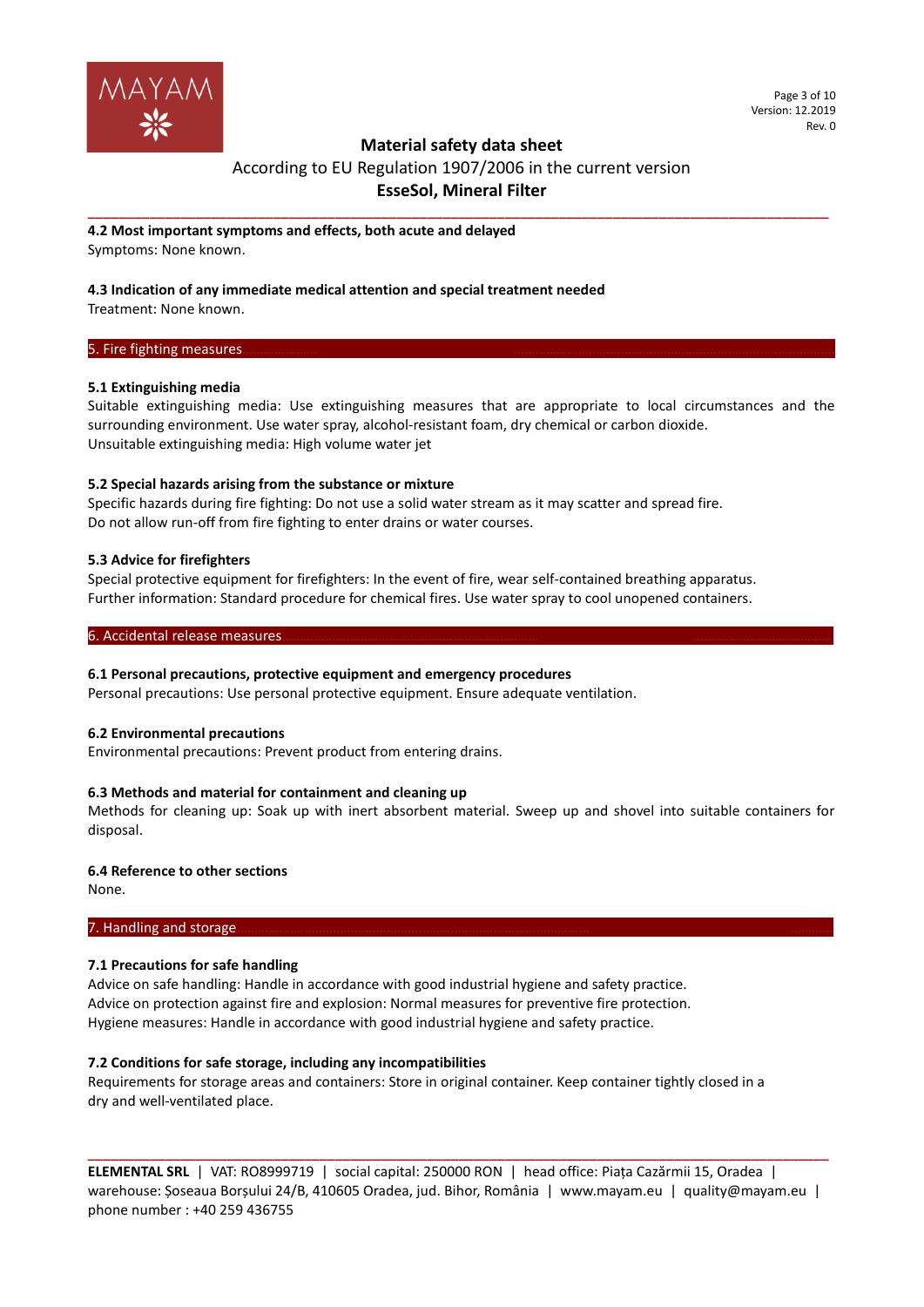

# **Material safety data sheet**  According to EU Regulation 1907/2006 in the current version **EsseSol, Mineral Filter**

**\_\_\_\_\_\_\_\_\_\_\_\_\_\_\_\_\_\_\_\_\_\_\_\_\_\_\_\_\_\_\_\_\_\_\_\_\_\_\_\_\_\_\_\_\_\_\_\_\_\_\_\_\_\_\_\_\_\_\_\_\_\_\_\_\_\_\_\_\_\_\_\_\_\_\_\_\_\_\_\_\_\_\_\_\_\_\_\_\_\_\_\_\_\_\_\_**

Advice on common storage: No special restrictions on storage with other products. Other data: Stable under recommended storage conditions.

## **7.3 Specific end use(s)**

Specific use(s): Sunscreen ingredient

8. Exposure controls / personal protection.

## **8.1 Control parameters**

#### **Occupational Exposure Limits**

| <b>Components</b>   | CAS-No.                                                                                                                                                                                                                                                                                                                                                                                                                                                                                                                                                                                                                                                                                                                                                                                                                                                                                                                                                                                                                                                                                                                                                                                                                                                                                                                                                                                                                                                                                                                                                                                                                                                                                                                                                                                | Value type (Form<br>of exposure) | Control<br>parameters | <b>Basis</b> |
|---------------------|----------------------------------------------------------------------------------------------------------------------------------------------------------------------------------------------------------------------------------------------------------------------------------------------------------------------------------------------------------------------------------------------------------------------------------------------------------------------------------------------------------------------------------------------------------------------------------------------------------------------------------------------------------------------------------------------------------------------------------------------------------------------------------------------------------------------------------------------------------------------------------------------------------------------------------------------------------------------------------------------------------------------------------------------------------------------------------------------------------------------------------------------------------------------------------------------------------------------------------------------------------------------------------------------------------------------------------------------------------------------------------------------------------------------------------------------------------------------------------------------------------------------------------------------------------------------------------------------------------------------------------------------------------------------------------------------------------------------------------------------------------------------------------------|----------------------------------|-----------------------|--------------|
| Titanium dioxide    | 13463-67-7                                                                                                                                                                                                                                                                                                                                                                                                                                                                                                                                                                                                                                                                                                                                                                                                                                                                                                                                                                                                                                                                                                                                                                                                                                                                                                                                                                                                                                                                                                                                                                                                                                                                                                                                                                             | TWA (inhalable dust)             | 10 mg/m $3$           | GB EH40      |
| Further information | For the purposes of these limits, respirable dust and inhalable dust are those fractions of<br>airborne dust which will be collected when sampling is undertaken in accordance with the<br>methods described in MDHS14/3 General methods for sampling and gravimetric analysis of<br>respirable and inhalable dust, The COSHH definition of a substance hazardous to health<br>includes dust of any kind when present at a concentration in air equal to or greater than 10<br>mg.m-3 8-hour TWA of inhalable dust or 4 mg.m-3 8-hour TWA of respirable dust. This<br>means that any dust will be subject to COSHH if people are exposed above these levels.<br>Some dusts have been assigned specific WELs and exposure to these must comply with the<br>appropriate limit., Most industrial dusts contain particles of a wide range of sizes. The<br>behavior, deposition and fate of any particular particle after entry into the human<br>respiratory system and the body response that it elicits, depend on the nature and size of<br>the particle. HSE distinguishes two size fractions for limit-setting purposes termed 'inhalable'<br>and 'respirable'. Inhalable dust approximates to the fraction of air borne material that enters<br>the nose and mouth during breathing and is there fore available for deposition in the<br>respiratory tract. Respirable dust approximates to the fraction that penetrates to the gas<br>exchange region of the lung. Fuller definitions and explanatory material are given in<br>MDHS14/3. Where dusts contain components that have their own assigned WEL, all the<br>relevant limits should be complied with. Where no specific short-term exposure limit is<br>listed, a figure three times the long-term exposure should be used |                                  |                       |              |
|                     |                                                                                                                                                                                                                                                                                                                                                                                                                                                                                                                                                                                                                                                                                                                                                                                                                                                                                                                                                                                                                                                                                                                                                                                                                                                                                                                                                                                                                                                                                                                                                                                                                                                                                                                                                                                        | TWA (Respirable dust)            | 4 mg/m <sup>3</sup>   | GB EH40      |
| Further information | For the purposes of these limits, respirable dust and inhalable dust are those fractions of<br>airborne dust which will be collected when sampling is undertaken in accordance with the<br>methods described in MDHS14/3 General methods for sampling and gravimetric analysis of<br>respirable and inhalable dust, The COSHH definition of a substance hazardous to health<br>includes dust of any kind when present at a concentration in air equal to or greater than 10<br>mg.m-3 8-hour TWA of inhalable dust or 4 mg.m-3 8-hour TWA of respirable dust. This<br>means that any dust will be subject to COSHH if people are exposed above these levels.<br>Some dusts have been assigned specific WELs and exposure to these must comply with the<br>appropriate limit., Most industrial dusts contain particles of a wide range of sizes. The<br>behaviour, deposition and fate of any particular particle after entry into the human<br>respiratory system and the body response that it elicits, depend on the nature and size of                                                                                                                                                                                                                                                                                                                                                                                                                                                                                                                                                                                                                                                                                                                                              |                                  |                       |              |

**ELEMENTAL SRL** | VAT: RO8999719 | social capital: 250000 RON | head office: Piața Cazărmii 15, Oradea | warehouse: Șoseaua Borșului 24/B, 410605 Oradea, jud. Bihor, România | www.mayam.eu | quality@mayam.eu | phone number : +40 259 436755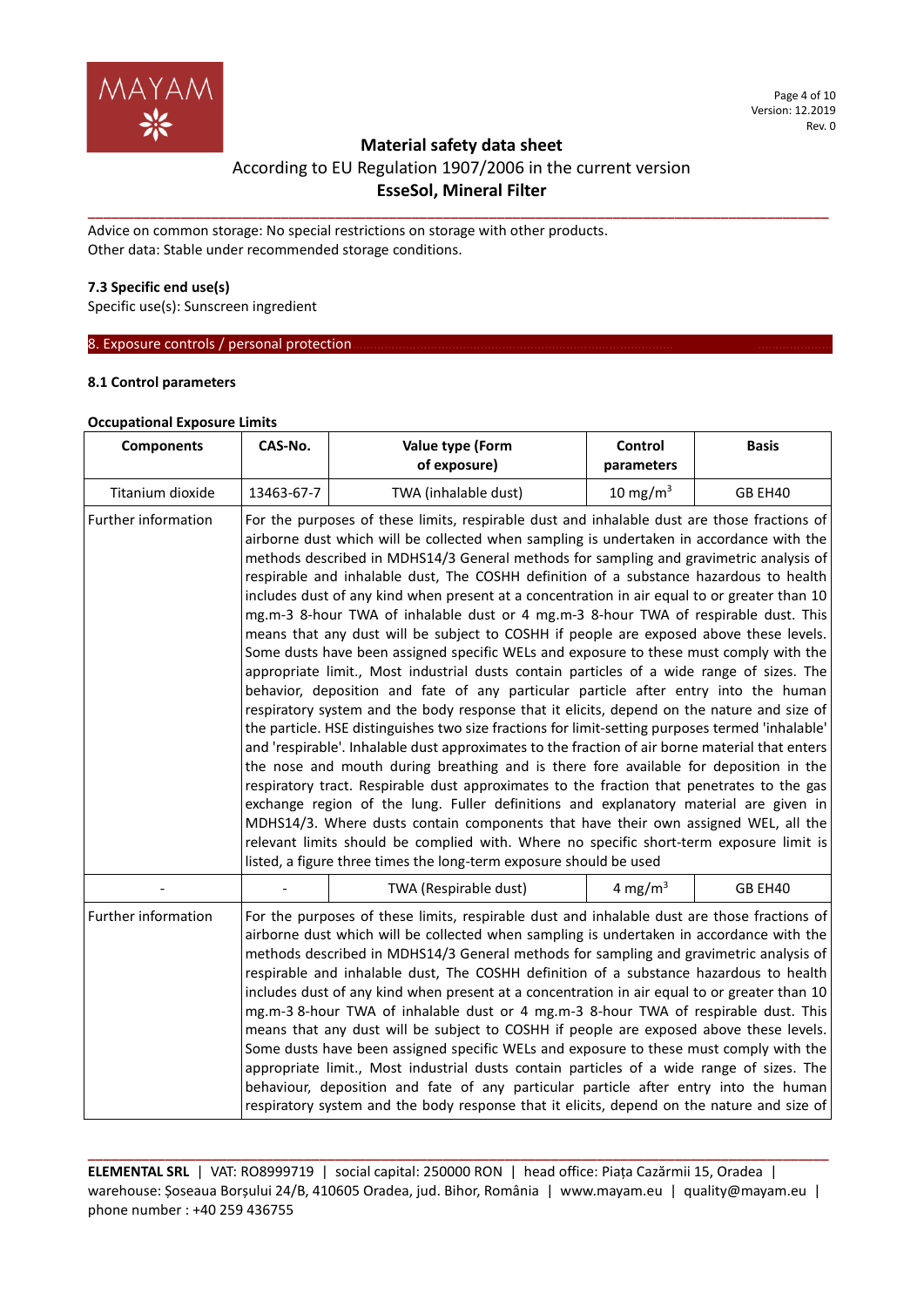

# **Material safety data sheet**  According to EU Regulation 1907/2006 in the current version **EsseSol, Mineral Filter**

**\_\_\_\_\_\_\_\_\_\_\_\_\_\_\_\_\_\_\_\_\_\_\_\_\_\_\_\_\_\_\_\_\_\_\_\_\_\_\_\_\_\_\_\_\_\_\_\_\_\_\_\_\_\_\_\_\_\_\_\_\_\_\_\_\_\_\_\_\_\_\_\_\_\_\_\_\_\_\_\_\_\_\_\_\_\_\_\_\_\_\_\_\_\_\_\_**

|                     | the particle. HSE distinguishes two size fractions for limit-setting purposes termed 'inhalable'<br>and 'respirable'. Inhalable dust approximates to the fraction of air borne material that enters<br>the nose and mouth during breathing and is therefore available for deposition in the<br>respiratory tract. Respirable dust approximates to the fraction that penetrates to the gas<br>exchange region of the lung. Fuller definitions and explanatory material are given in<br>MDHS14/3., Where dusts contain components that have their own assigned WEL, all the<br>relevant limits should be complied with., Where no specific short-term exposure limit is<br>listed, a figure three times the long-term exposure should be used.                                                                                                                                                                                                                                                                                                                                                                                                                                                                                                                                                                                                                                                                                                                                                                                                                                                                                                                                                                                                                                            |                     |         |
|---------------------|-----------------------------------------------------------------------------------------------------------------------------------------------------------------------------------------------------------------------------------------------------------------------------------------------------------------------------------------------------------------------------------------------------------------------------------------------------------------------------------------------------------------------------------------------------------------------------------------------------------------------------------------------------------------------------------------------------------------------------------------------------------------------------------------------------------------------------------------------------------------------------------------------------------------------------------------------------------------------------------------------------------------------------------------------------------------------------------------------------------------------------------------------------------------------------------------------------------------------------------------------------------------------------------------------------------------------------------------------------------------------------------------------------------------------------------------------------------------------------------------------------------------------------------------------------------------------------------------------------------------------------------------------------------------------------------------------------------------------------------------------------------------------------------------|---------------------|---------|
| 1344-28-1           | TWA (inhalable dust)                                                                                                                                                                                                                                                                                                                                                                                                                                                                                                                                                                                                                                                                                                                                                                                                                                                                                                                                                                                                                                                                                                                                                                                                                                                                                                                                                                                                                                                                                                                                                                                                                                                                                                                                                                    | 10 mg/m $3$         | GB EH40 |
| Further information | For the purposes of these limits, respirable dust and inhalable dust are those fractions of<br>airborne dust which will be collected when sampling is undertaken in accordance with the<br>methods described in MDHS14/3 General methods for sampling and gravimetric analysis of<br>respirable and inhalable dust, The COSHH definition of a substance hazardous to health<br>includes dust of any kind when present at a concentration in air equal to or greater than 10<br>mg.m-3 8-hour TWA of inhalable dust or 4 mg.m-3 8-hour TWA of respirable dust.This<br>means that any dust will be subject to COSHH if people are exposed above these levels.<br>Some dusts have been assigned specific WELs and exposure to these must comply with the<br>appropriate limit., Most industrial dusts contain particles of a wide range of sizes. The<br>behaviour, deposition and fate of any particular particle after entry into the human<br>respiratory system and the body response that it elicits, depend on the nature and size of<br>the particle. HSE distinguishes two size fractions for limit-setting purposes termed 'inhalable'<br>and 'respirable'. Inhalable dust approximates to the fraction of air borne material that enters<br>the nose and mouth during breathing and is there fore available for deposition in the<br>respiratory tract. Respirable dust approximates to the fraction that penetrates to the gas<br>exchange region of the lung. Fuller definitions and explanatory material are given in<br>MDHS14/3. Where dusts contain components that have their own assigned WEL, all the<br>relevant limits should be complied with. Where no specific short-term exposure limit is<br>listed, a figure three times the long-term exposure should be used. |                     |         |
|                     | TWA (Respirable dust)                                                                                                                                                                                                                                                                                                                                                                                                                                                                                                                                                                                                                                                                                                                                                                                                                                                                                                                                                                                                                                                                                                                                                                                                                                                                                                                                                                                                                                                                                                                                                                                                                                                                                                                                                                   | 4 mg/m <sup>3</sup> | GB EH40 |
| Further information | For the purposes of these limits, respirable dust and inhalable dust are those fractions of<br>airborne dust which will be collected when sampling is undertaken in accordance with the<br>methods described in MDHS14/3 General methods for sampling and gravimetric analysis of<br>respirable and inhalable dust. The COSHH definition of a substance hazardous to health<br>includes dust of any kind when present at a concentration in air equal to or greater than 10<br>mg.m-3 8-hour TWA of inhalable dust or 4 mg.m-3 8-hour TWA of respirable dust. This<br>means that any dust will be subject to COSHH if people are exposed above these levels.<br>Some dusts have been assigned specific WELs and exposure to these must comply with the<br>appropriate limit. Most industrial dusts contain particles of a wide range of sizes. The<br>behavior, deposition and fate of any particular particle after entry into the human<br>respiratory system and the body response that it elicits, depend on the nature and size of<br>the particle. HSE distinguishes two size fractions for limit-setting purposes termed 'inhalable'<br>and 'respirable'. Inhalable dust approximates to the fraction of air borne material that enters<br>the nose and mouth during breathing and is therefore available for deposition in the<br>respiratory tract. Respirable dust approximates to the fraction that penetrates to the gas<br>exchange region of the lung. Fuller definitions and explanatory material are given in                                                                                                                                                                                                                                                           |                     |         |

**ELEMENTAL SRL** | VAT: RO8999719 | social capital: 250000 RON | head office: Piața Cazărmii 15, Oradea | warehouse: Șoseaua Borșului 24/B, 410605 Oradea, jud. Bihor, România | www.mayam.eu | quality@mayam.eu | phone number : +40 259 436755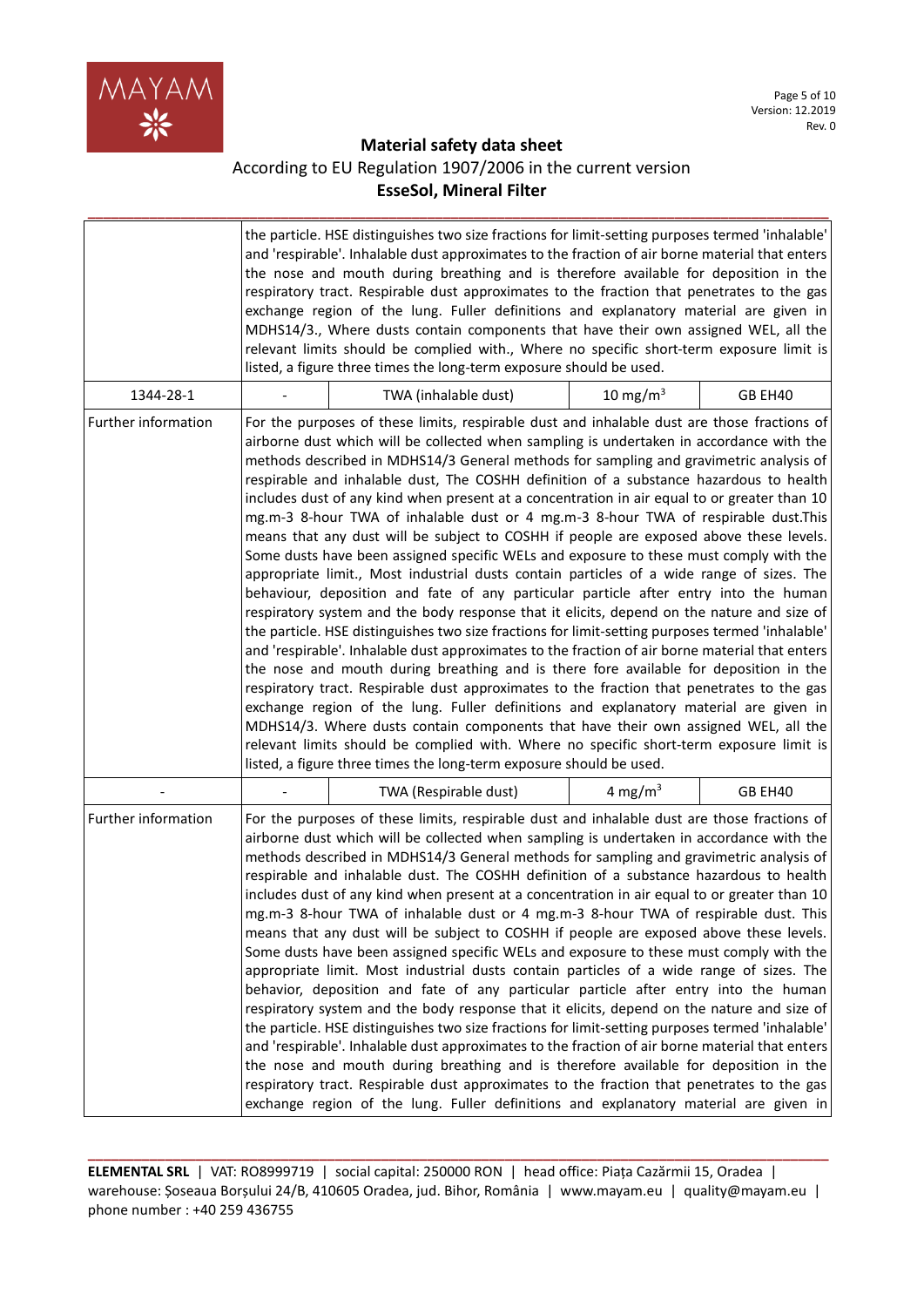

## **Material safety data sheet**

# According to EU Regulation 1907/2006 in the current version **EsseSol, Mineral Filter**

| MDHS14/3. Where dusts contain components that have their own assigned WEL, all the<br>  relevant limits should be complied with., Where no specific short-term exposure limit is<br>listed, a figure three times the long-term exposure should be used. |
|---------------------------------------------------------------------------------------------------------------------------------------------------------------------------------------------------------------------------------------------------------|
|                                                                                                                                                                                                                                                         |

**\_\_\_\_\_\_\_\_\_\_\_\_\_\_\_\_\_\_\_\_\_\_\_\_\_\_\_\_\_\_\_\_\_\_\_\_\_\_\_\_\_\_\_\_\_\_\_\_\_\_\_\_\_\_\_\_\_\_\_\_\_\_\_\_\_\_\_\_\_\_\_\_\_\_\_\_\_\_\_\_\_\_\_\_\_\_\_\_\_\_\_\_\_\_\_\_**

## **8.2 Exposure controls**

#### **Personal protective equipment**

Eye protection: Safety glasses.

Hand protection: For prolonged or repeated contact use protective gloves.

Skin and body protection: impervious clothing.

Respiratory protection: No personal respiratory protective equipment normally required.

#### 9. Physical and chemical properties

## **9.1. Information on basic physical and chemical properties**

Appearance : liquid Color : white

#### 10. Stability and reactivity

## **10.1 Reactivity**

No data available

#### **10.2 Chemical stability**

No data available

## **10.3 Possibility of hazardous reactions**

Hazardous reactions : Stable under recommended storage conditions.

#### **10.4 Conditions to avoid**

Conditions to avoid : None known.

#### **10.5 Incompatible materials**

Materials to avoid : Strong oxidizing agents

#### **10.6 Hazardous decomposition products**

Hazardous decomposition products: No data available

#### 11. Toxicological information

## **11.1 Information on toxicological effects**

**Acute toxicity** Acute oral toxicity : LD50 (Rat): > 25,000 mg/kg Remarks: Information refers to the main component. Acute inhalation toxicity : No data available Acute dermal toxicity : LD50 (Rabbit): > 10,000 mg/kg Remarks: Information refers to the main component.

**ELEMENTAL SRL** | VAT: RO8999719 | social capital: 250000 RON | head office: Piața Cazărmii 15, Oradea | warehouse: Șoseaua Borșului 24/B, 410605 Oradea, jud. Bihor, România | www.mayam.eu | quality@mayam.eu | phone number : +40 259 436755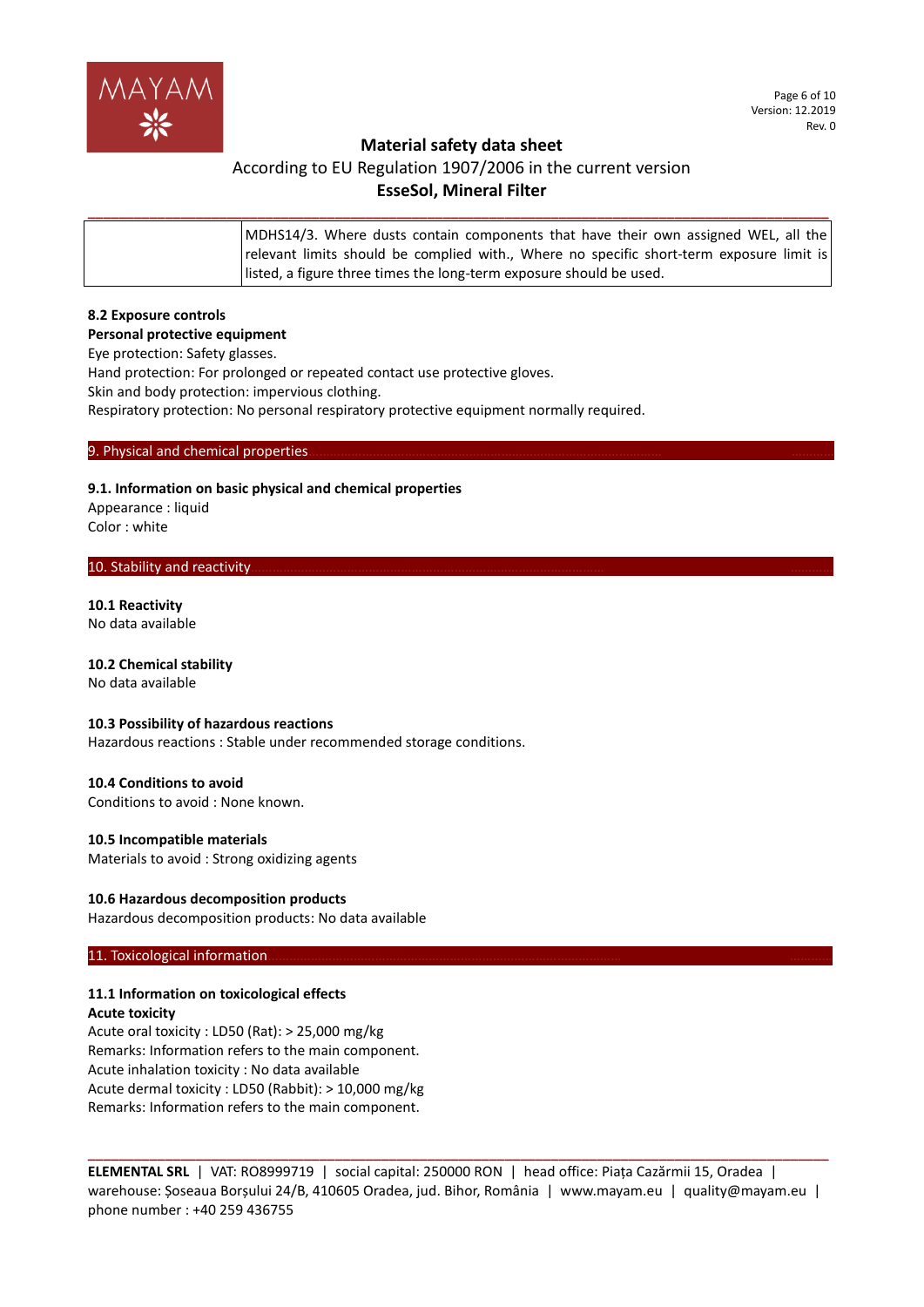

Page 7 of 10 Version: 12.2019 Rev. 0

## **Material safety data sheet**

# According to EU Regulation 1907/2006 in the current version **EsseSol, Mineral Filter**

**\_\_\_\_\_\_\_\_\_\_\_\_\_\_\_\_\_\_\_\_\_\_\_\_\_\_\_\_\_\_\_\_\_\_\_\_\_\_\_\_\_\_\_\_\_\_\_\_\_\_\_\_\_\_\_\_\_\_\_\_\_\_\_\_\_\_\_\_\_\_\_\_\_\_\_\_\_\_\_\_\_\_\_\_\_\_\_\_\_\_\_\_\_\_\_\_**

## **Skin corrosion/irritation**

Species: Humans Exposure time: 48 h Method: Patch Test 48 Hrs. Result: No skin irritation Remarks: The toxicological data has been taken from products of similar composition. Species: Rabbit Result: Unlikely to cause skin irritation. Remarks: Information refers to the main component.

## **Serious eye damage/eye irritation**

Species: Rabbit Result: No eye irritation Remarks: Information refers to the main component.

## **Respiratory or skin sensitisation**

Species: Humans Result: Patch test on human volunteers did not demonstrate sensitisation properties. Remarks: Information refers to the main component.

#### **Germ cell mutagenicity**

Genotoxicity in vitro : Remarks: Tests on bacterial or mammalian cell cultures did not show mutagenic effects. Information given is based on data on the components.

#### **Carcinogenicity**

Test substance: No data available

#### **Reproductive toxicity**

Effects on fertility : Test substance: No data available

#### **STOT - single exposure**

Assessment: No data available

**STOT - repeated exposure** Assessment: No data available

## **Repeated dose toxicity**

Application Route: Inhalation Remarks: No adverse effect has been observed in chronic toxicity tests. Information given is based on data on the components.

**Aspiration toxicity** No data available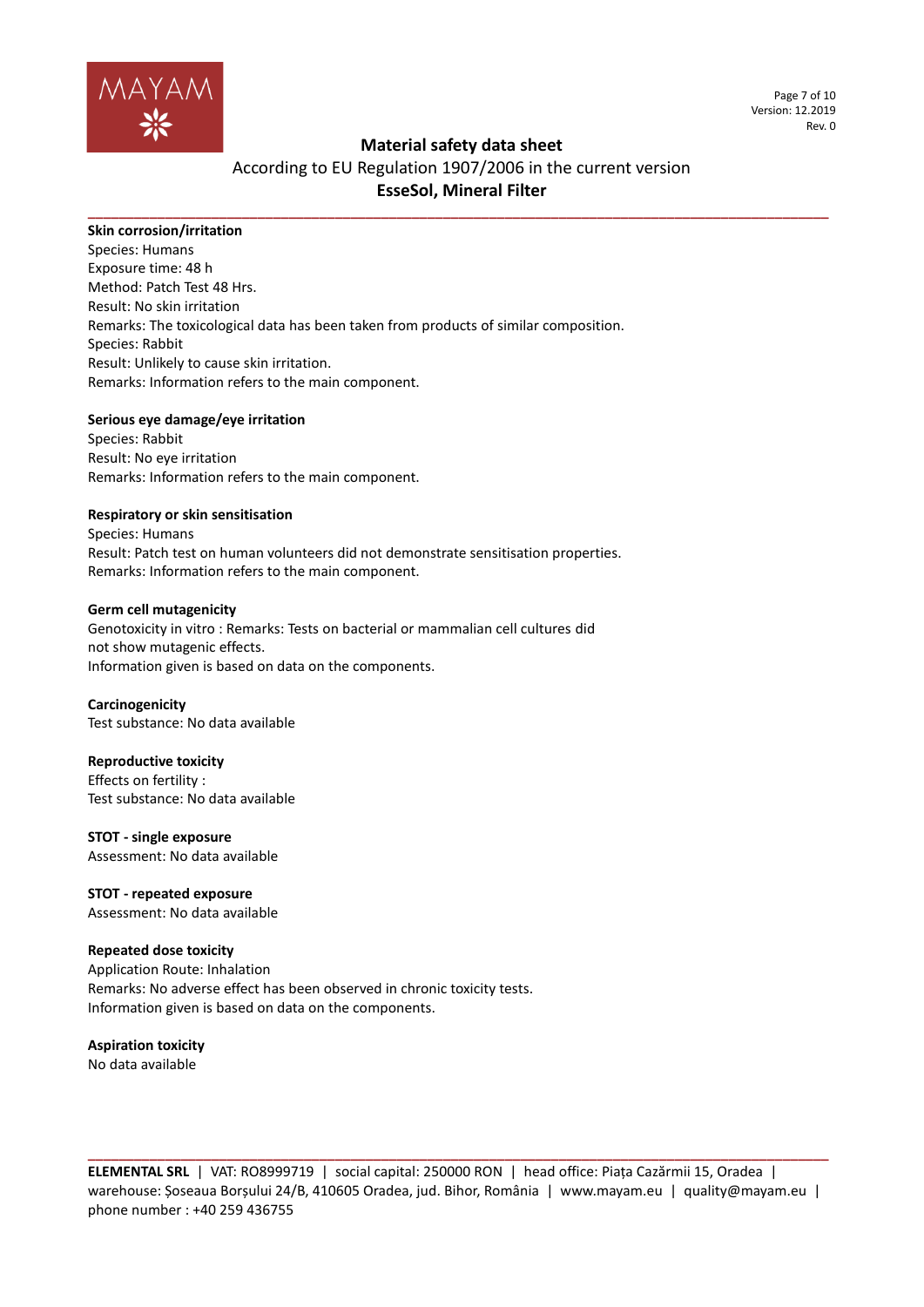

#### Page 8 of 10 Version: 12.2019 Rev. 0

## **Material safety data sheet**

## According to EU Regulation 1907/2006 in the current version **EsseSol, Mineral Filter**

**\_\_\_\_\_\_\_\_\_\_\_\_\_\_\_\_\_\_\_\_\_\_\_\_\_\_\_\_\_\_\_\_\_\_\_\_\_\_\_\_\_\_\_\_\_\_\_\_\_\_\_\_\_\_\_\_\_\_\_\_\_\_\_\_\_\_\_\_\_\_\_\_\_\_\_\_\_\_\_\_\_\_\_\_\_\_\_\_\_\_\_\_\_\_\_\_**

#### **Further information**

Remarks: Information taken from reference works and the literature.

## 12. Ecological information

## **12.1 Toxicity**

Toxicity to fish: LC0 (Fish): estimated > 100 mg/l Exposure time: 48 h Remarks: Information taken from reference works and the literature.

Toxicity to bacteria: EC0 (Bacteria): estimated > 5,000 mg/l Exposure time: 48 h Remarks: Information taken from reference works and the literature.

## **12.2 Persistence and degradability**

Biodegradability: Remarks: No data available

**12.3 Bioaccumulative potential** Bioaccumulation: Remarks: No data available

## **12.4 Mobility in soil**

Distribution among environmental compartments: Remarks: No data available

#### **12.5 Results of PBT and vPvB assessment**

Assessment: This substance/mixture contains no components considered to be either persistent, bioaccumulative and toxic (PBT), or very persistent and very bioaccumulative (vPvB) at levels of 0.1% or higher.

#### **12.6 Other adverse effects**

Environmental fate and pathways: None. Additional ecological information: Remarks: No data available

#### 13. Disposal considerations

## **13.1 Waste treatment methods**

Product: Dispose of in accordance with local regulations. Contaminated packaging: Empty remaining contents. Empty containers should be taken to an approved waste handling site for recycling or disposal.

#### 14. Transport information...

**14.1 UN number** Not regulated as a dangerous good

## **14.2 Proper shipping name**

Not regulated as a dangerous good

**ELEMENTAL SRL** | VAT: RO8999719 | social capital: 250000 RON | head office: Piața Cazărmii 15, Oradea | warehouse: Șoseaua Borșului 24/B, 410605 Oradea, jud. Bihor, România | www.mayam.eu | quality@mayam.eu | phone number : +40 259 436755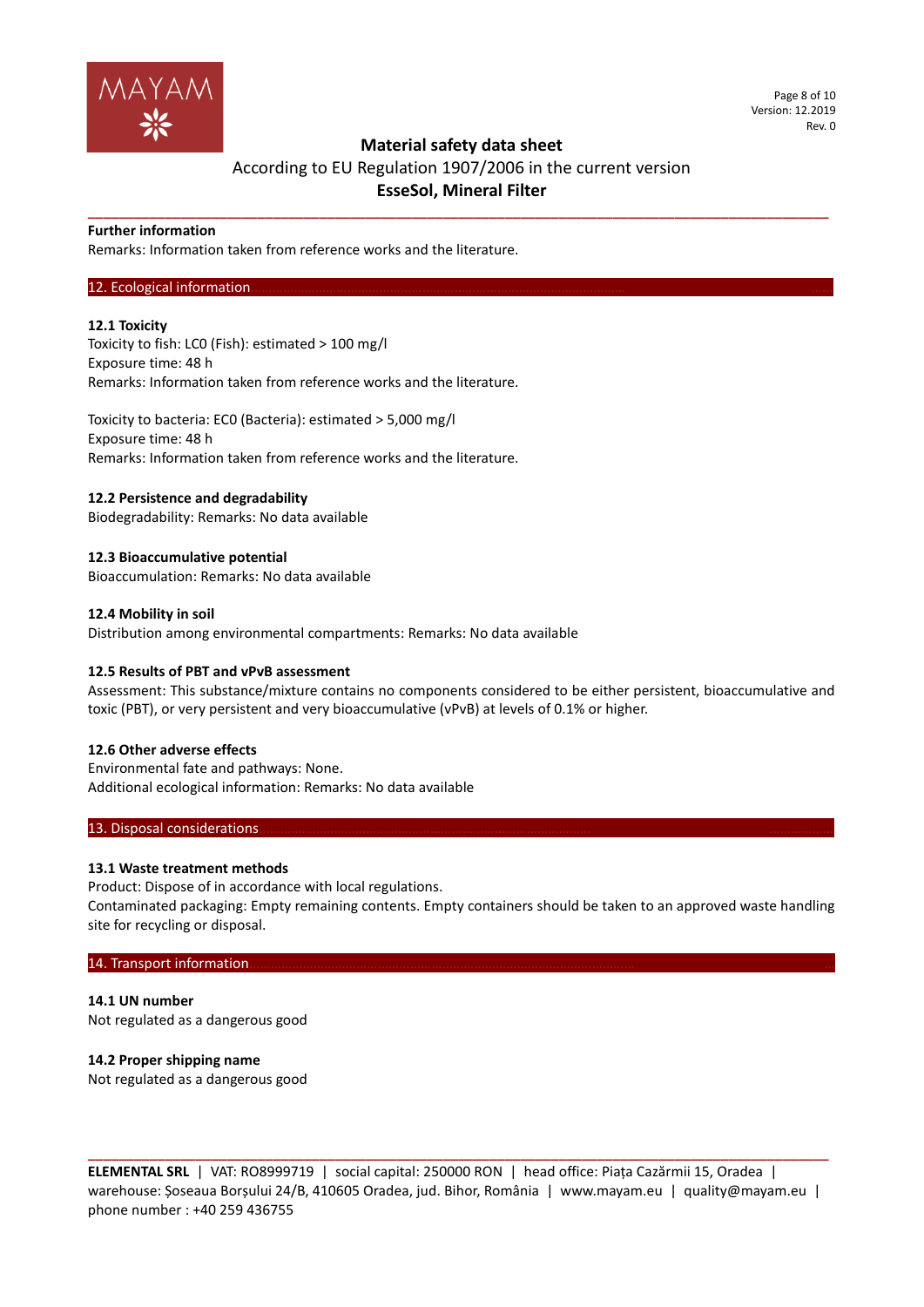

#### Page 9 of 10 Version: 12.2019 Rev. 0

## **Material safety data sheet**

# According to EU Regulation 1907/2006 in the current version **EsseSol, Mineral Filter**

**\_\_\_\_\_\_\_\_\_\_\_\_\_\_\_\_\_\_\_\_\_\_\_\_\_\_\_\_\_\_\_\_\_\_\_\_\_\_\_\_\_\_\_\_\_\_\_\_\_\_\_\_\_\_\_\_\_\_\_\_\_\_\_\_\_\_\_\_\_\_\_\_\_\_\_\_\_\_\_\_\_\_\_\_\_\_\_\_\_\_\_\_\_\_\_\_**

#### **14.3 Transport hazard class**

Not regulated as a dangerous good

## **14.4 Packing group**

Not regulated as a dangerous good

## **14.5 Environmental hazards**

Not regulated as a dangerous good

## **14.6 Special precautions for user**

Remarks: Not classified as dangerous in the meaning of transport regulations.

## **14.7 Transport in bulk according to Annex II of MARPOL 73/78 and the IBC Code**

Not applicable for product as supplied

## 15. Regulatory information

## **15.1 Safety, health and environmental regulations/legislation specific for the substance or mixture**

The components of this product are reported in the following inventories:

TSCA: This product either contains a chemical substance that is not listed on the public TSCA Inventory or the TSCA Inventory status of the product has not been evaluated. For FDA uses only.

REACH: On the inventory, or in compliance with the inventory

DSL: This product contains one or several components that are not on the Canadian DSL nor NDSL.

IECSC: On the inventory, or in compliance with the inventory

For explanation of abbreviations see section 16.

## **15.2 Chemical Safety Assessment**

This information is not available.

## 16. Additional information

## **16.1 Full text of R-Phrases and Full text of H-Statements:**

R36/38: Irritating to eyes and skin. R43: May cause sensitisation by skin contact. H315: Causes skin irritation. H317: May cause an allergic skin reaction. H319: Causes serious eye irritation.

## **16.2 Abbreviations:**

ADR: European Agreement concerning the International Carriage of Dangerous Goods by Road. CAS: Chemical Abstracts Service (division of the American Chemical Society). CLP: Classification, Labeling, Packaging. DNEL: Derived No Effect Level. EINECS: European Inventory of Existing Commercial Chemical Substances. GHS: Globally Harmonized System of Classification and Labeling of Chemicals. IATA: International Air Transport Association.

**ELEMENTAL SRL** | VAT: RO8999719 | social capital: 250000 RON | head office: Piața Cazărmii 15, Oradea | warehouse: Șoseaua Borșului 24/B, 410605 Oradea, jud. Bihor, România | www.mayam.eu | quality@mayam.eu | phone number : +40 259 436755